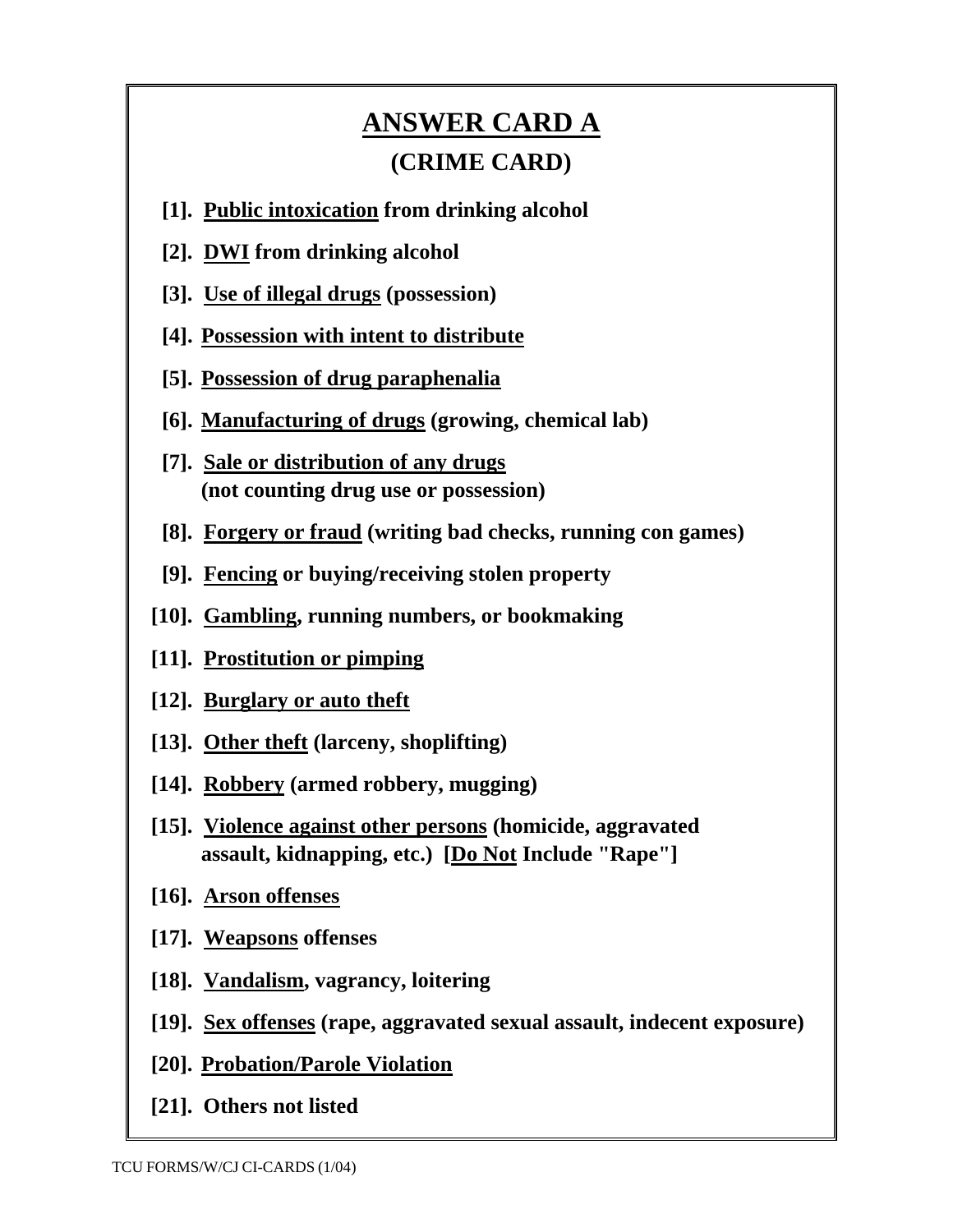## **ANSWER CARD B**

## **(DRUG CARD)**

- **[1]. Alcohol**
- **[2]. Tobacco**
- **[3]. Inhalants (glue, spray paint, toluene, liquid paper, etc.)**
- **[4]. Marijuana/Hashish**
- **[5]. Hallucinogens/LSD/Psychedelics/PCP/Mushrooms/Peyote**
- **[6]. Crack/Freebase**
- **[7]. Cocaine (by itself)**
- **[8]. Heroin and Cocaine (mixed together)**
- **[9]. Heroin (by itself)**
- **[10]. Street Methadone (non-prescription)**
- **[11]. Other Opiates/Opium/Morphine/Demerol/Dilaudid/ Percodan/Vicodin/Oxycotin**
- **[12]. Methamphetamine/Speed/Ice/Ecstasy/Crystal**
- **[13]. Other Amphetamines/Uppers/Diet Pills**
- **[14]. Librium/Valium/Minor Tranquilizers**
- **[15]. Barbiturates**
- **[16]. Other Sedatives/Hypnotics/Quaaludes**
- **[17]. Non-prescription GHB**
- **[17]. Ketamine**
- **[19]. Other**